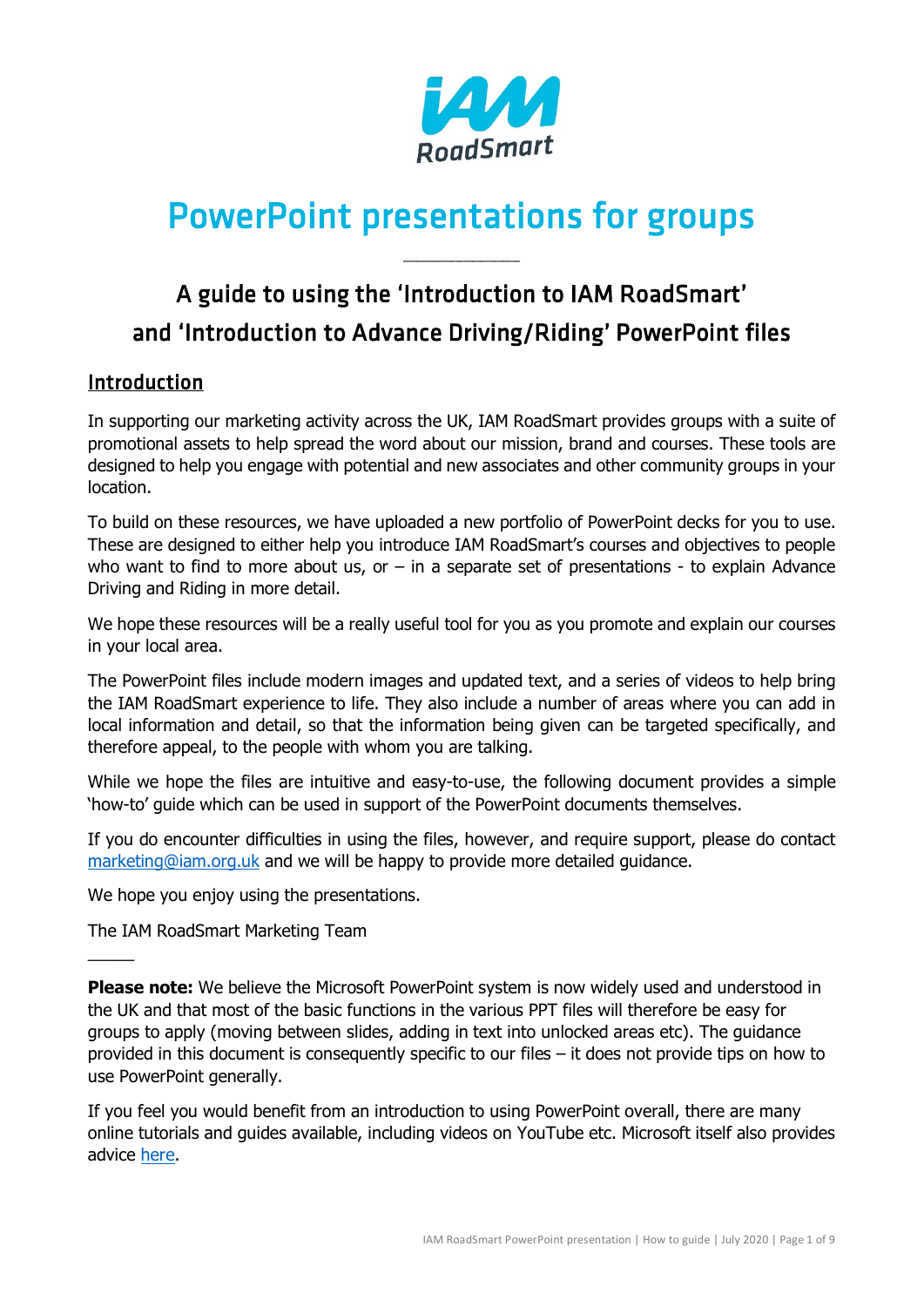## How to access the files

All our PowerPoint files for groups to use are available to download via the group support area in the dashboard of our website. You can login to this area using this page:

[www.iamroadsmart.com/login.](http://www.iamroadsmart.com/login) If you have relevant permissions (i.e. are a volunteer or official who is actively involved in group activities), you should follow the following path to locate them:



The PowerPoint presentation decks are available in five different files, with content in each set slightly changed to suit combined, car or bike groups. The version is defined in the file name (see list following), so please choose the one that is most relevant to your group and the audience wo whom you are talking:

#### **For new audiences:**

- Introduction to IAM RoadSmart Presentation Combined.pptx
- Introduction to IAM RoadSmart Presentation Driver.pptx
- Introduction to IAM RoadSmart Presentation Rider.pptx

#### **For associates:**

- IAM RoadSmart Introduction to Advanced Driving Presentation.pptx
- IAM RoadSmart Introduction to Advanced Riding Presentation.pptx

You can download the file to your own laptop/PC/tablet/system by clicking on the relevant thumbmail for the presentation deck you want to use.

**Please note:** Due to the volume and quality of images included in the presentations, the file size of each is quite large (c.190 - 415MB). It therefore may take some time to download onto your system, depending on the bandwidth of your available network. We have tested them in home environments however, and they do download effectively, although it can take a number of minutes for the file transfer to be completed. If you do however have issues downloading the files, please contact [marketing@iam.org.uk](mailto:marketing@iam.org.uk) and we will arrange for a copy of the deck your require to be sent in the post, on a USB memory stick. Please allow 7-10 days for this to be completed following receipt of request.

## How to use the files

#### Software versions

The files have been designed to be useable in the following versions of PowerPoint: Windows: PowerPoint 2007 or later | Mac OS X: PowerPoint 2008 or later.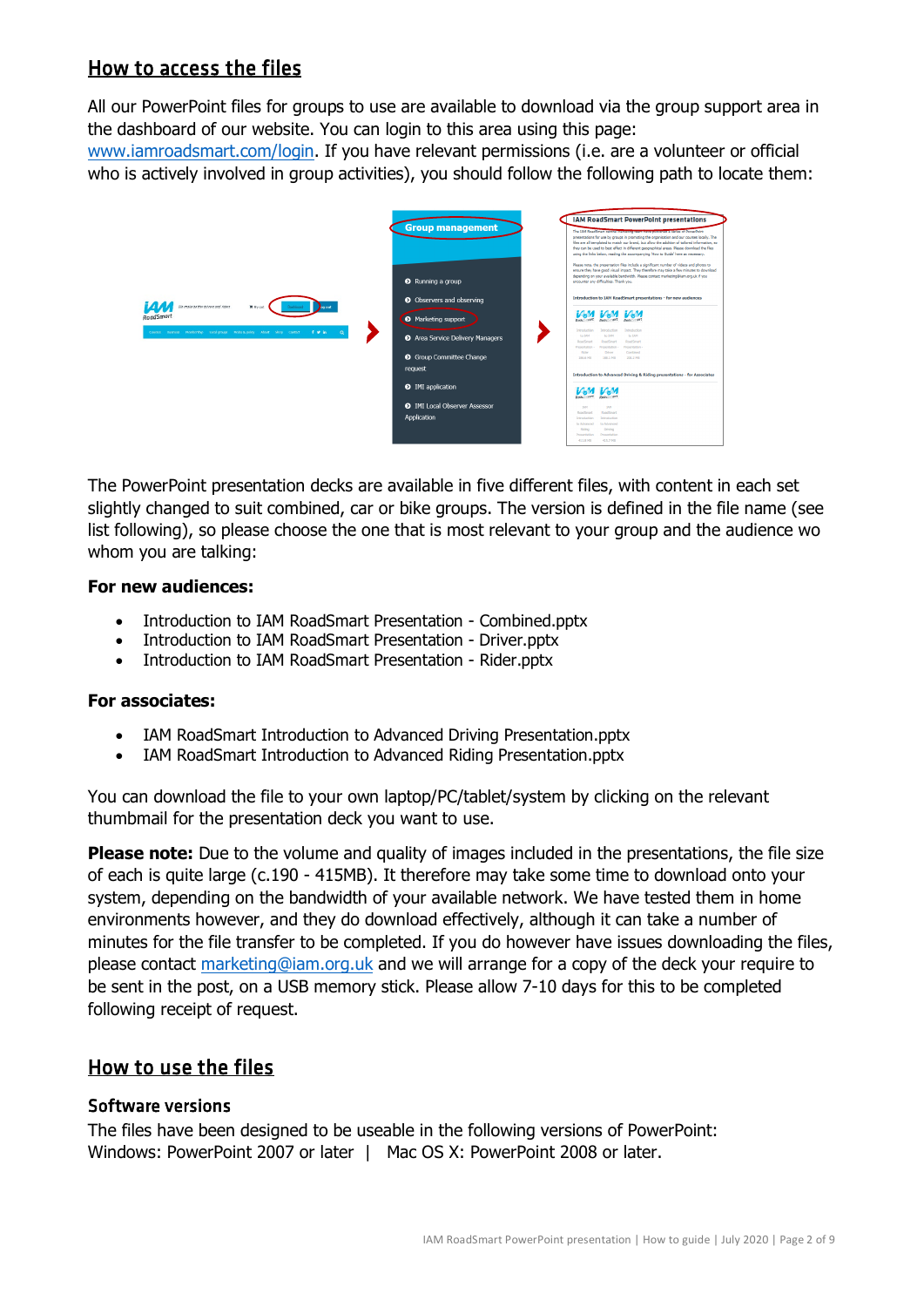If you have an older version of PowerPoint and therefore encounter difficulties in accessing or editing the documents, we strongly recommend you update your software so that you can make the most of the presentations' full functionality.

If this is not possible, however, please contact the IAM RoadSmart Marketing team at [marketing@iam.org.uk](mailto:marketing@iam.org.uk) and we will work with you to supply the file in a PDF format. Please note, however, that this may mean that some of the presentations' capability (video, editable text, new slides etc) may be reduced.

#### Video and sound

The presentations each include a number of videos to help bring IAM RoadSmart to life and help audiences engage with our courses and charitable aims. These are interspersed through the various files. When presenting to a group audience, you should therefore ideally use a high-quality screen and sound system please, to give these films the most impact.

If this is not feasible when you are presenting, however, you can use your laptop, PC or device to generate the sound. Please just ensure the sound is at a suitably high level and the device appropriately positioned to ensure your audience can all hear it effectively. Ideally, this should be tested before your audience assemble and your presentation starts.

If you are in any doubt however, and the venue you are presenting in does not have suitable AV equipment available, the video slides can be skipped over or deleted as necessary. Each is followed in the deck with a static 'recap' slide which can be used on its own instead if necessary.

#### Connecting a PC/Device to TVs and screens with Wi-Fi

Some venues you attend may have only basic facilities. We therefore advise you check what AV facilities are available for you to use before you arrive. If necessary, please take a projector, laptop and screen with you, so you can delver your presentation effectively. Some groups have advised us they always take one anyway, just to be on the safe side and in case of technical issues on the day.

Some venues will however have a TV screen and relevant AV equipment for you to use. In this case, while you can always connect your PC/device to the TV screen using cables, it is often preferable – where the technology allows – to do this wirelessly, so you can operate cable-free and prevent any awkward wire positioning through and around your audience etc. If you cast to the TV from a tablet/mobile, you will also be able to move around the room freely as you talk.

Many modern TVs and screens now have wireless capability, so - where this is available, and where you have access to a WiFi network – we therefore recommend that you use it as the preferred way of linking your device, and your presentation, to the screen. You can do this a number of ways, with many different options available, depending on the type of device and screen you are using. Since there are so many possible variables, we have not been able to include guidance on how to connect wirelessly here. There are however several online resources you may find helpful, including video tutorials, that offer step-by-step instructions specific to the type of devices you are using. You can search on Google, YouTube or other search engines to find the advice best suited to your needs. The staff at your venue may also be able to provide assistance.

Where the TV you are connecting does not have WiFi capability, you can still connect wirelessly with the use of a wireless display adapter. These are commonly available from online retailers including Amazon and, when plugged into an HDMI input socket, create a wireless connection between it and your PC/device.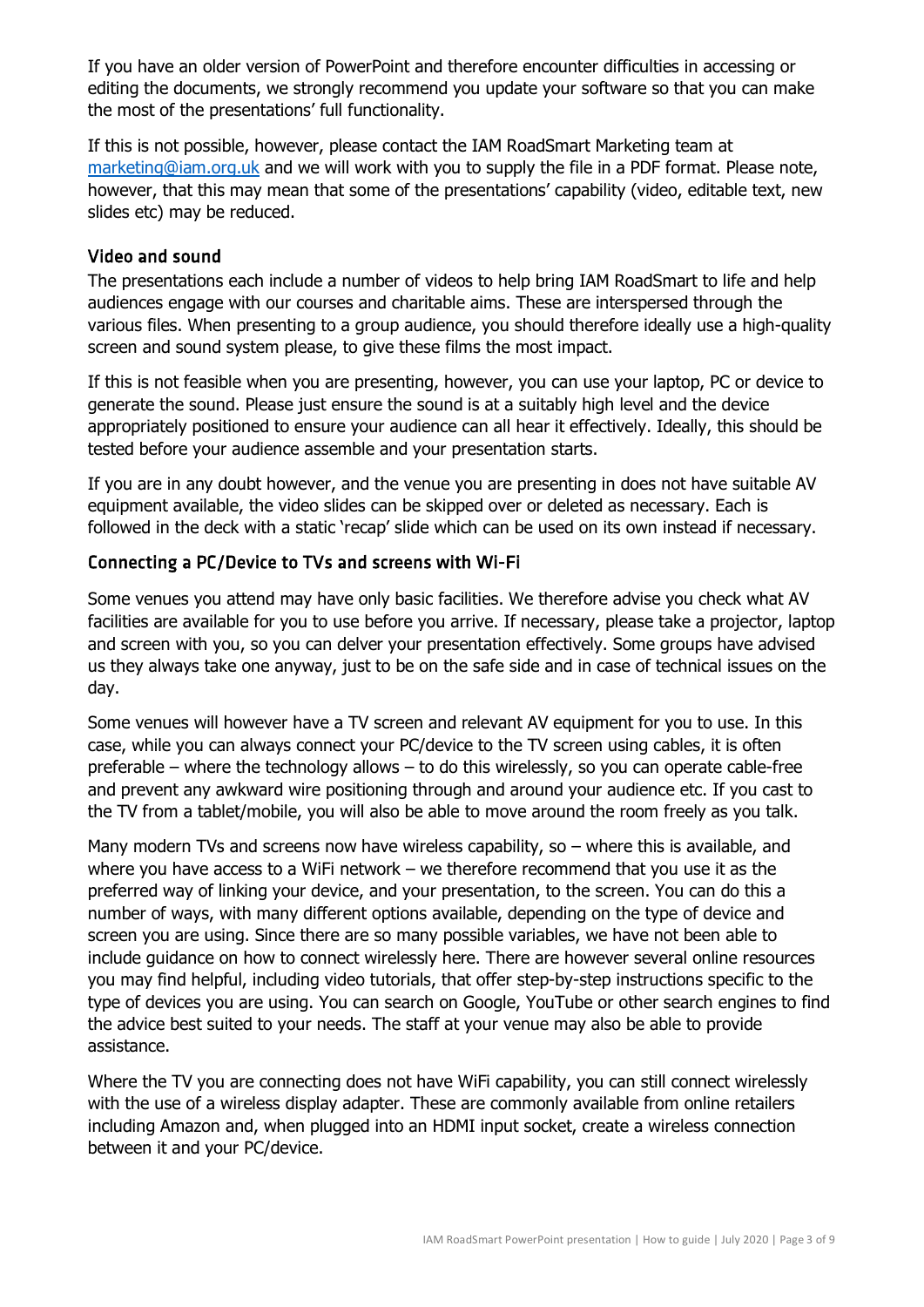#### Widescreen (16:9) v 4:3

When you are presenting, you will either be using a widescreen screen (essentially a horizontal oblong, also known as 16:9) or 4:3 screen (almost square) to show the slides. The PowerPoint files we have created have been set up in widescreen format as this is, nowadays, by far the most commonly used format. In most instances, you will therefore not need to adjust the presentation file, or screen settings, for the slides to appear correctly, and without any of the pictures, text or logos stretched/distorted, on the screen your audience will be watching.

If, however, you are connecting to a 4:3 screen, please take the following steps to ensure the presentation appears correctly to the audience, with no distortion shown:

- Once you have connected your screen to your device, open the PowerPoint file.
- Click on 'Design' on the top menu bar.
- Go to the 'Slide Size' button on the right-hand side of the bar and click on it.
- Select 'Standard (4:3)'.
- Select 'Ensure Fit' when promoted (**not** 'Maximise').

The slides in the file will then all automatically adjust to the right screen dimension for a 4:3 presentation. The system will show some black borders on the screen to the audience, but the central, viewable area that will be their focus will not be in any way stretched/distorted. Using this approach is therefore the best option for the presentation's visual impact on a 4:3 screen.

#### Setting up a local, master copy

When you have downloaded the file to your system locally, we recommend you keep a 'master'/original copy on file, which you duplicate, adapt and relabel/rename (adding the date and/or audience details, for example) each time you do a presentation. This will allow you to ensure that each presentation you make is edited specifically to each audience you address, but also (if you have sufficient storage space) to keep a record of your various visits and presentations. It also ensures that the full content of the original master copy is maintained, and available content is not lost through time.

#### Using speaker notes and 'scripts'

We have included some notes and suggested 'scripts' in the PowerPoint files, to help you know what to say to the audience when making your presentation. You can view these by ensuring the 'Notes' button on the top menu bar is activated. You can find this using the following steps:

- Click on 'View' on the top menu bar.
- Click on the 'Notes' button in the middle of the bar. The notes are active when this button is highlighted in grey.

Please note that the 'script' included is for guidance only. Please do add your own voice and use your own phraseology as necessary, as it is important that the presentation feels as natural and authentic to the audience as possible.

## Adding in local information

While much of the content in the presentations is locked to ensure a consistent brand experience for audiences across the country, there are several places where you can personalise the content, so that the details you are giving are as locally relevant – and therefore engaging - as possible.

This section details how and where you should edit/add in your own group content and adapt the files to your own requirements.

Please note, we have not included slide numbers here, but rather used screen grabs, as the slide numbers vary across each of the available presentations. We hope it is clear. If you do need support however, please contact [marketing@iam.org.uk](mailto:marketing@iam.org.uk) and we will provide help where necessary.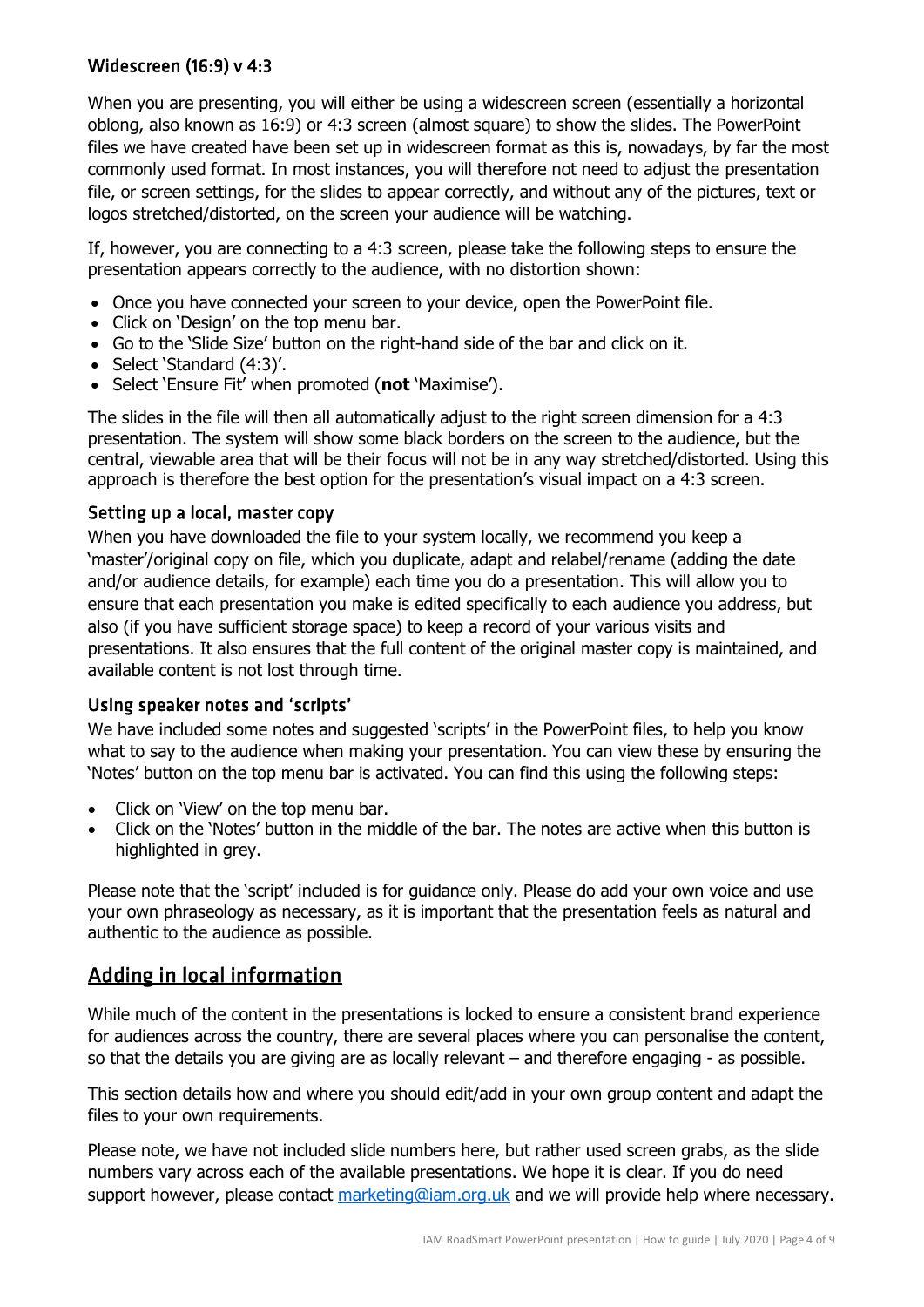| <b>Opening</b><br>slides | Driving and riding with skill<br>troduction to IAM Roa<br>ding with skil<br>Driving with ski | Each of the presentation files includes a number<br>of possible opening slides, which you are invited<br>to choose from.<br>Please choose the slide you think most relevant<br>to your area and to the audience to whom you<br>are talking. You will need to delete the other,<br>unwanted slides from the presentation so that<br>only the one you have chosen appears as you<br>are talking.<br>Please ensure that, when doing this, you use<br>the 'Save as' function to save another, duplicate<br>copy of the file on your system and do not lose<br>the option of including the pictures from the<br>master files that you have rejected this time,<br>when you come to do another presentation.<br>Note: For those using the combined version of<br>the 'Introduction to IAM RoadSmart' file (not the<br>driver or rider specific version), there are also<br>additional places in the presentation where<br>there is an option to select between slides to<br>suit your audience - these are included where<br>the sections separate. Please adopt the<br>approach detailed here at these points too. |
|--------------------------|----------------------------------------------------------------------------------------------|---------------------------------------------------------------------------------------------------------------------------------------------------------------------------------------------------------------------------------------------------------------------------------------------------------------------------------------------------------------------------------------------------------------------------------------------------------------------------------------------------------------------------------------------------------------------------------------------------------------------------------------------------------------------------------------------------------------------------------------------------------------------------------------------------------------------------------------------------------------------------------------------------------------------------------------------------------------------------------------------------------------------------------------------------------------------------------------------------------------|
| <b>About me</b>          | <b>About me</b>                                                                              | On this slide, you are invited to add some<br>information about yourself, as the presenter.<br>Elements you can change are the text to the left<br>of the picture and the picture itself.<br>To change the picture:<br>You will first need to have saved the picture<br>you would like to use on your system.<br>Delete the picture already in the slide by<br>clicking in it and pressing 'delete' on your<br>keyboard.<br>• Go to 'Insert' on the top menu bar and then<br>to 'Pictures'.<br>Locate the picture you want to add in from<br>your folders, highlight it and press 'Insert'.<br>Resize the picture to the approximate shape<br>and size of the original picture cropping it<br>(using 'Format' and the 'Crop' tool) to get it<br>to the right dimensions if necessary. For<br>further guidance on how to do this, you may<br>find this video useful here.<br>$\mathsf{C}$ ntd $>$                                                                                                                                                                                                              |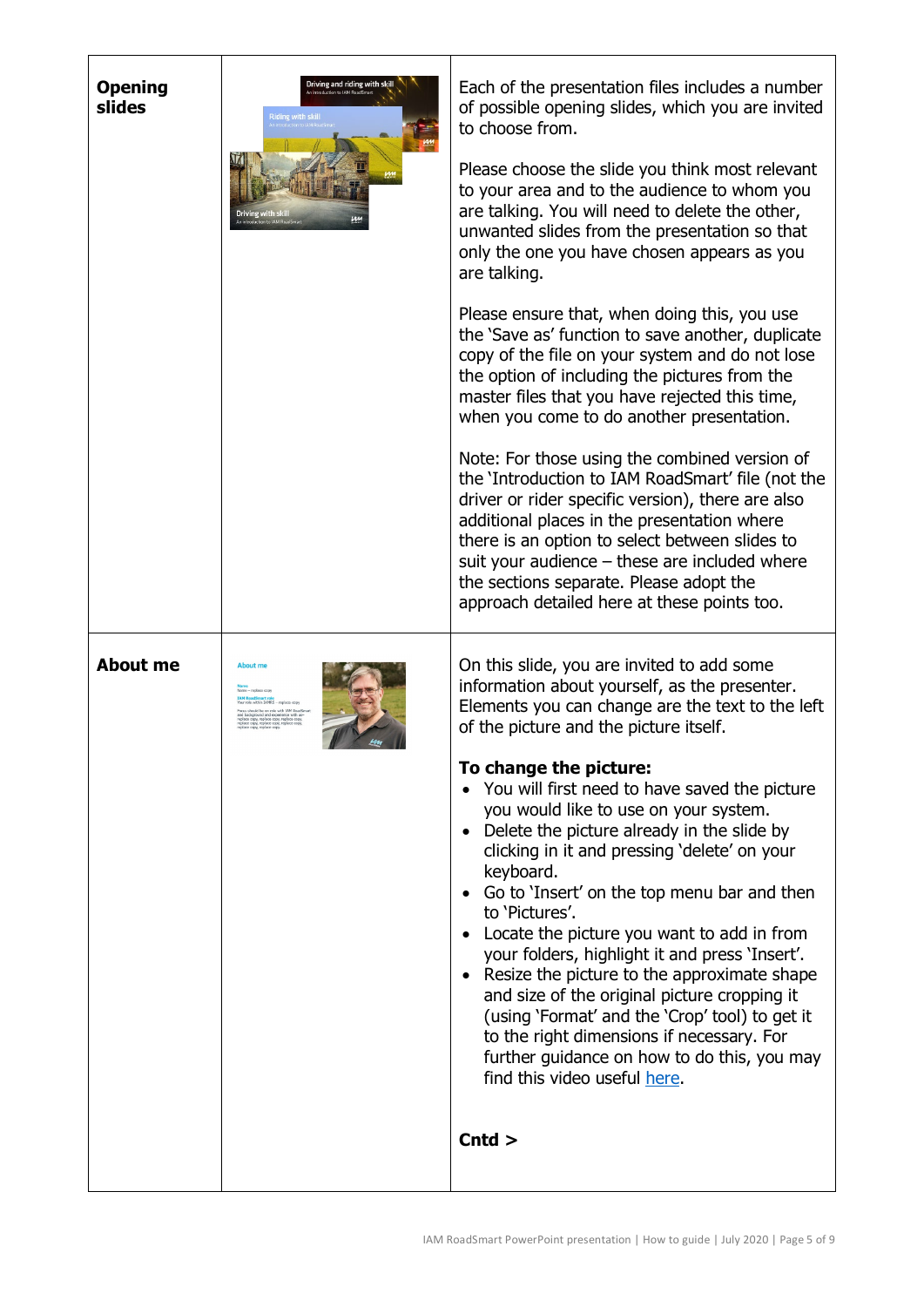|                                                                                                                 |                                       | To change the text:<br>The text to the left of the picture is all<br>adaptable. We have added in some<br>suggested paragraph titles and subjects in<br>the deck, but you can edit this as you prefer.<br>Please note however that the text font size<br>$\bullet$<br>and colour should be left as shown please, to<br>ensure consistency in style with the rest of<br>the presentation (Tahoma 31, bold and IAM<br>RoadSmart blue for subheadings / Tahoma<br>31, normal and black for the text itself).<br>No other fonts, colours, sizes or styles<br>should be added or used.                                                                                                                                                                                                                                                                                              |
|-----------------------------------------------------------------------------------------------------------------|---------------------------------------|-------------------------------------------------------------------------------------------------------------------------------------------------------------------------------------------------------------------------------------------------------------------------------------------------------------------------------------------------------------------------------------------------------------------------------------------------------------------------------------------------------------------------------------------------------------------------------------------------------------------------------------------------------------------------------------------------------------------------------------------------------------------------------------------------------------------------------------------------------------------------------|
| <b>Welcome to</b><br>your local<br>group<br>('Introduction<br>to IAM<br>RoadSmart'<br>presentations<br>only)    | Welcome to your local group           | This slide is included for you to introduce your<br>local group to the audience. As the 'About me'<br>slide above, it has been designed to allow<br>changes to be made to the text and the<br>pictures.<br>Please follow the steps outlined above (under<br>'About me'), including ensuring the right fonts<br>colour and sizes are used for your text, to make<br>the appropriate changes to this slide for your<br>group.<br>Note: The slide has been supplied with 'generic'<br>photos which you can for ease use if you prefer,<br>rather than substituting local versions.                                                                                                                                                                                                                                                                                               |
| <b>Introduction</b><br>to key<br>volunteers<br>('Introduction<br>to IAM<br>RoadSmart'<br>presentations<br>only) | <b>Introduction to key volunteers</b> | In this slide, you are invited to add in details of<br>other group members who you think it may be<br>important for your audience to hear about<br>(chairman, administrators, events contacts etc).<br>As above you can make changes to the text and<br>add in different photos as appropriate.<br>Please follow the steps outlined above (under<br>'About me'), including ensuring the right fonts<br>colour and sizes are used for your text, to make<br>the appropriate changes to this slide for your<br>group.<br>Notes: You may choose not to use this slide, so<br>it can easily be deleted from your presentation<br>is it is not appropriate for your needs. If you<br>choose this option, please however see the<br>advice above regarding keeping an unchanged<br>mater copy on file, so that you don't lose the<br>option to use it in the future of you want to. |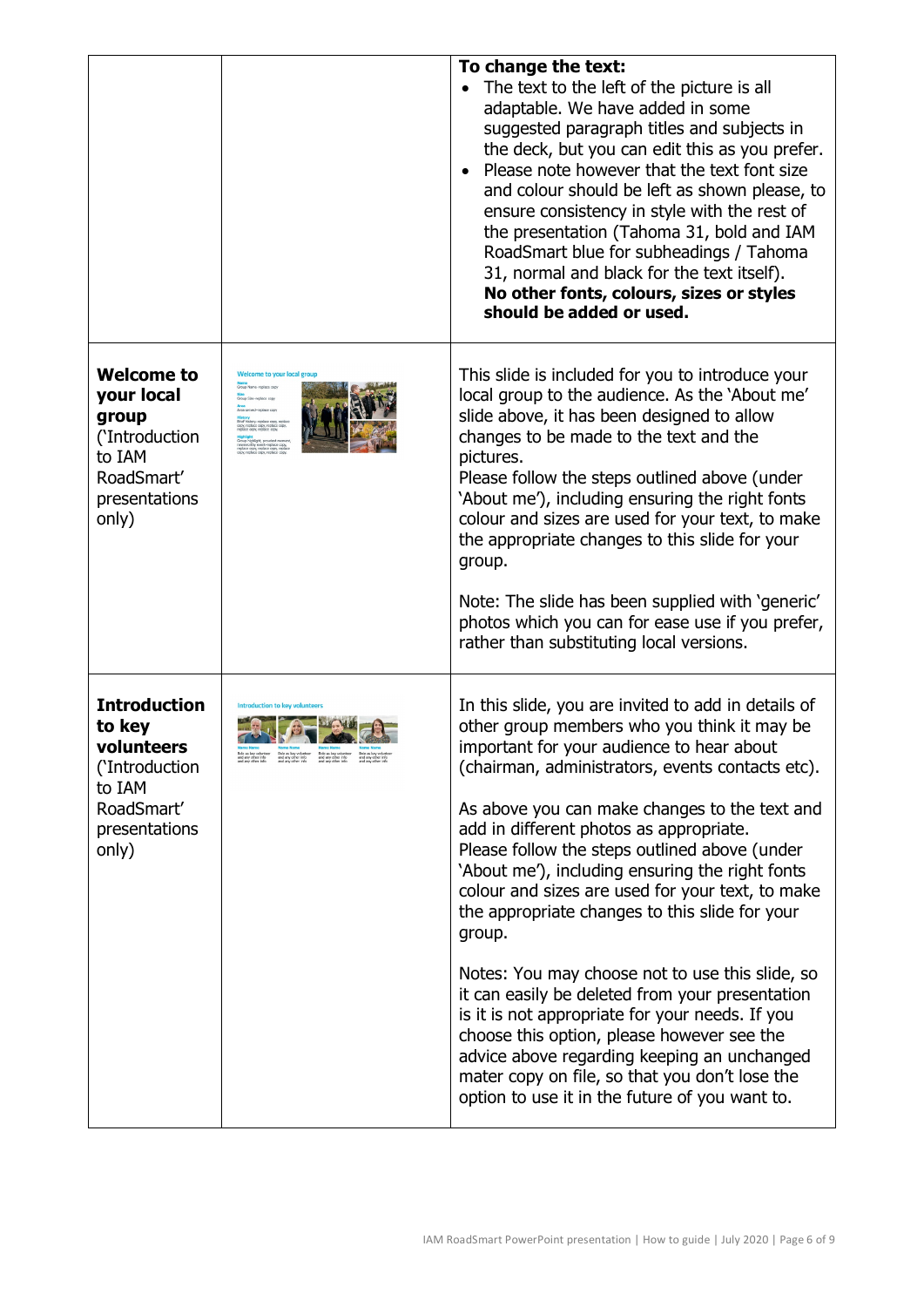| <b>Our</b><br>volunteers<br>are our<br><b>lifeblood</b><br><i><b>CIntroduction</b></i><br>to IAM<br>RoadSmart'<br>presentations<br>only) | <b>Our volunteers are our lifeblood</b>                                                                                                                                                        | This slide explains to the audience how<br>important our volunteers are to the way in<br>which we operate. The slide has been designed<br>to be usable as supplied, so you do not need to<br>make changes unless you want to.<br>If you do want to, you can, for example, swap<br>in photos of your own team in place of the three<br>images supplied. You can do this using the<br>guidance supplied for the 'About me' slide<br>above.                                                                                                                                                                                                                                                                                                                                                                                                     |
|------------------------------------------------------------------------------------------------------------------------------------------|------------------------------------------------------------------------------------------------------------------------------------------------------------------------------------------------|----------------------------------------------------------------------------------------------------------------------------------------------------------------------------------------------------------------------------------------------------------------------------------------------------------------------------------------------------------------------------------------------------------------------------------------------------------------------------------------------------------------------------------------------------------------------------------------------------------------------------------------------------------------------------------------------------------------------------------------------------------------------------------------------------------------------------------------------|
| <b>Forthcoming</b><br>events<br>('Introduction<br>to IAM<br>RoadSmart'<br>presentations<br>only)                                         | <b>Forthcoming events</b><br>e 15 <sup>th</sup> 2020<br>June 15th 2020<br>at time again<br>It's that time again!<br>It's that time again<br>June 15th 2020<br>June 15th 2020<br>June 15th 2020 | This slide allows you to introduce the audience<br>to any group events you have coming $up$ – both<br>as an illustration of the sort of activities you<br>have available in your area, and $-$ where<br>relevant $-$ as an invitation to the audience to<br>attend.<br>Each 'tile' includes a text box, which you can<br>edit by clicking into the relevant space. We have<br>suggested a style (date, then title, then<br>summary details) but you can adapt this within<br>the space as required.<br>Please ensure however that you use Tahoma<br>white font in all instances and, ideally, use the<br>suggested sizes for the 'titles', 'subheadings' and<br>'body copy' in each tile or box. Thank you. This<br>will help ensure the look and feel of this slide is<br>consistent with the rest of the presentation for<br>the audience. |
| <b>Keep in</b><br>touch                                                                                                                  | Keep in touch<br>We are open Monday-Friday 8.30am-6.00pm<br>0300 303 1134<br>OIAMRoadSmart<br><b>O</b> @IAMRoadSmart<br>support@iam.org.uk<br>C @IAM RoadSmart<br>jammadsmart.com<br><b>UM</b> | The last slide of the deck includes contact<br>details, so the audience can get in touch with<br>you $-$ or us $-$ after the presentation if they so<br>choose. The details supplied in the master file<br>are for the team in Welwyn Garden City. But the<br>file is supplied in a format that allows you to<br>add in your own contact details (telephone<br>number, web address, email address etc) if you<br>so choose. To do this, just click in the relevant<br>text box to edit the content.<br>Please ensure you use Tahoma 31, white, not<br>bold, for this section however, to ensure<br>consistency with the rest of the slide's styling.                                                                                                                                                                                         |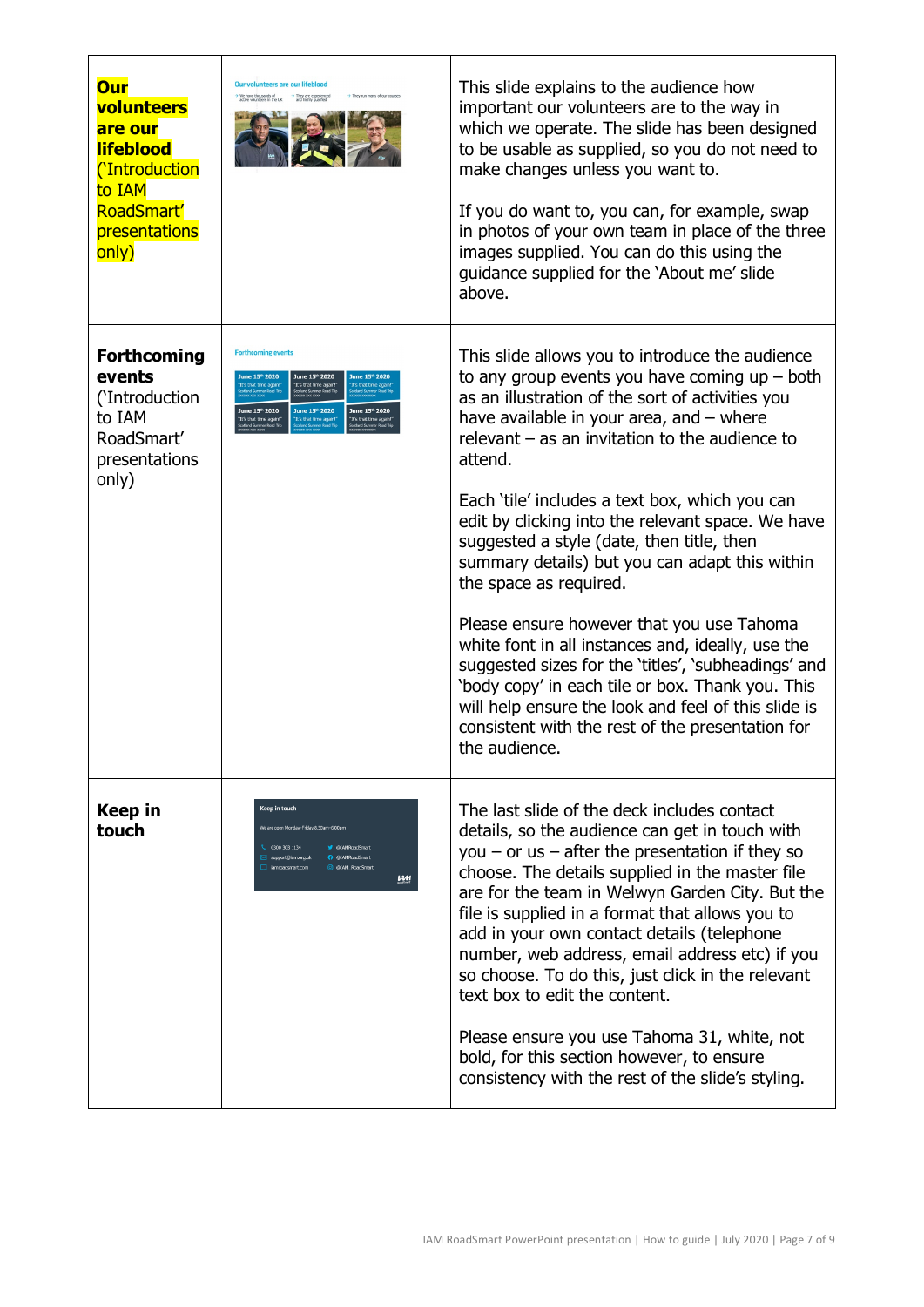| <b>Adding new</b><br><b>Hick to edit titl</b><br>slides<br><b>Click to edit title</b><br>Click to get body our<br><b>Click</b> to edit<br>Gd <sub>1</sub> | While we believe we have included all the<br>necessary information that is required to<br>successfully introduce IAM RoadSmart and/or<br>Advanced Driving & Riding to new audiences<br>and associates, so are confident that you will<br>not need to make substantive changes to the<br>deck, there may be instances where you feel<br>additional local information is required.<br>So, the PowerPoint files allow you to add in<br>additional slides if necessary. You can do this<br>using the following steps:<br>In the left-hand column of the screen where<br>$\bullet$<br>the slides are all listed vertically, click in the<br>gap between the two slides where you want<br>to add some new content.<br>With the 'Home' menu item active in the top<br>bar, navigate to the 'New slide' button and<br>click on the down arrow. (Do not click on<br>the top half of the button, or else not all the<br>available functions will be shown).<br>You will then see a drop-down menu of the<br>available new slide layouts for this<br>presentation, including different layouts of<br>images and text etc.<br>Click on the option that most suits the<br>content you want to add.<br>A blank slide is then added where required<br>and you can add in the text and pictures<br>needed where shown/prompted.<br>All 'master' slide layouts in this function<br>include the correct font and colours for this<br>presentation. Please use these as standard<br>and avoid adding and new or off-brand<br>elements, which would undermine the<br>consistency of the presentation's look and<br>feel for the audience. |
|-----------------------------------------------------------------------------------------------------------------------------------------------------------|-----------------------------------------------------------------------------------------------------------------------------------------------------------------------------------------------------------------------------------------------------------------------------------------------------------------------------------------------------------------------------------------------------------------------------------------------------------------------------------------------------------------------------------------------------------------------------------------------------------------------------------------------------------------------------------------------------------------------------------------------------------------------------------------------------------------------------------------------------------------------------------------------------------------------------------------------------------------------------------------------------------------------------------------------------------------------------------------------------------------------------------------------------------------------------------------------------------------------------------------------------------------------------------------------------------------------------------------------------------------------------------------------------------------------------------------------------------------------------------------------------------------------------------------------------------------------------------------------------------------------|
|-----------------------------------------------------------------------------------------------------------------------------------------------------------|-----------------------------------------------------------------------------------------------------------------------------------------------------------------------------------------------------------------------------------------------------------------------------------------------------------------------------------------------------------------------------------------------------------------------------------------------------------------------------------------------------------------------------------------------------------------------------------------------------------------------------------------------------------------------------------------------------------------------------------------------------------------------------------------------------------------------------------------------------------------------------------------------------------------------------------------------------------------------------------------------------------------------------------------------------------------------------------------------------------------------------------------------------------------------------------------------------------------------------------------------------------------------------------------------------------------------------------------------------------------------------------------------------------------------------------------------------------------------------------------------------------------------------------------------------------------------------------------------------------------------|

## A note about making changes to text and colours

While there are several places where you are invited to add in local information to the presentation, we ask that you please avoid making changes to some of the standard brand elements included in the file. Brand experience and consistency is important in how we present ourselves, and in how our members and audiences feel about us. So, we would like to ensure that all groups use our core brand colours, fonts and styles, without variation.

Please therefore ensure you use only the following fonts and colours when making changes to the presentation:

#### **Font:**

Slide headings – Tahoma 52.5, bold, IAM RoadSmart blue (RGB: 0, 176, 240) Subheadings – Tahoma 31, bold, IAM RoadSmart blue (RGB: 0, 176, 240) Body/main test – Tahoma 31, bold, IAM RoadSmart blue (RGB: 0, 176, 240)